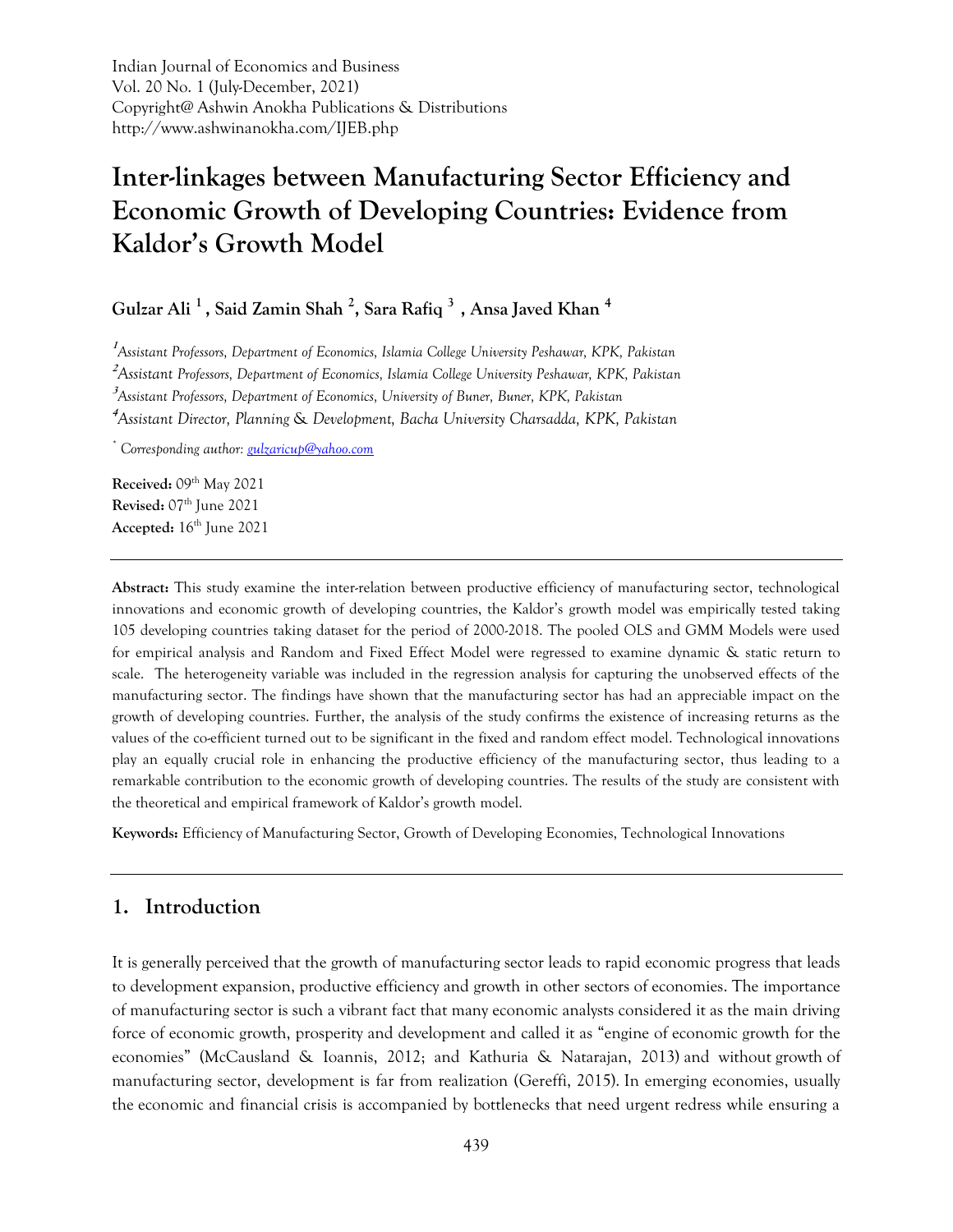well-functioning and stable financial sector is a prime concern of policymakers, therefore, the manufacturing sector remains in the limelight for its multidimensional role in the growth and development of the economies (Felipe, Aashish, &Changyong, 2014; and Lavopa, 2015).

Broadly speaking, throughout the world, the prominence of manufacturing sector has witnessed various stages of development, from traditional to moderate, from moderate to largely technologydriven economies. The emerging economies have experienced the same  $-a$  transition from resourcedriven economies to efficiency-driven ones, and so on, although at a slower pace in comparison to the developed world. However, the reliance of developing countries on primary manufacturing products has created gaps in supply and demand between the developing, emerging and the advanced world countries in the output of manufacturing sector, productive efficiency as well as desired contribution towards the growth of developing economies (Tregenna, 2015).

Aside from all this, manufacturing sector persists in being one of the basic and imperative sectors for economic development and growth in developing and developed economies. Manufacturing sectors elevate all dimensions of the economy from basic to more moderate and through technological diffusion trigger a speedy increase in the growth of economies by raising productive efficiency and output growth (Amirapu & Arvind, 2015). The manufacturing sector is the way of innovation, advancement, and competitiveness elevating to increase the productive capabilities, raise the exports and to fulfill the demand of basic needs and requirement of the individuals of their country. In addition to all this, the manufacturing sector has transformed both opportunities and challenges that can rely on traditional techniques in the contemporary manufacturing environment (Banister, 2005).

Transformations of economies from agriculture to manufacturing sector effect the growth and development in a number ways i.e. increase in the productive efficiency, productivity, increase in output, improves the quality of products, increase in exports, stabilize the trade balance, earning of foreign exchange through in international trade, increase in government, technological diffusion etc., however, more importantly it also increases in employment rate, bring reduction in poverty, increase in the skilled labor, increase income of the worker, increase per capita income and thus raises the well-beings of the individuals and citizens. When economies move from a primarily traditional economy to industrialization, it raises its share in the GDP via increases employment opportunities, raises production, bring development in infrastructure and expands the overall development due to increase in growth of the manufacturing sector (Timmer, Gaaitzen-de &Klaas-de, 2015). The rise in the purchasing power of the consumer or a rising growth rate of the service sector as a result of increase in providing better job opportunities, increase in wages and reduction in poverty making this sector more significant and valuable as compared to the other sectors for its contribution to GDP growth, development and employment (Allwood et al., 2013).

Nevertheless, the comparative contribution and size of the manufacturing sector differs across economies according to its stage of development. It is expected that by 2025, a new international consumer class may appear, and the leading part of its consumption activities will go on in developing economies which will create bountiful new business opportunities. In the short run, in developed business sectors demand is diversifying as customers demand more kinds of output and benefits (Giuliani and Macchi, 2014).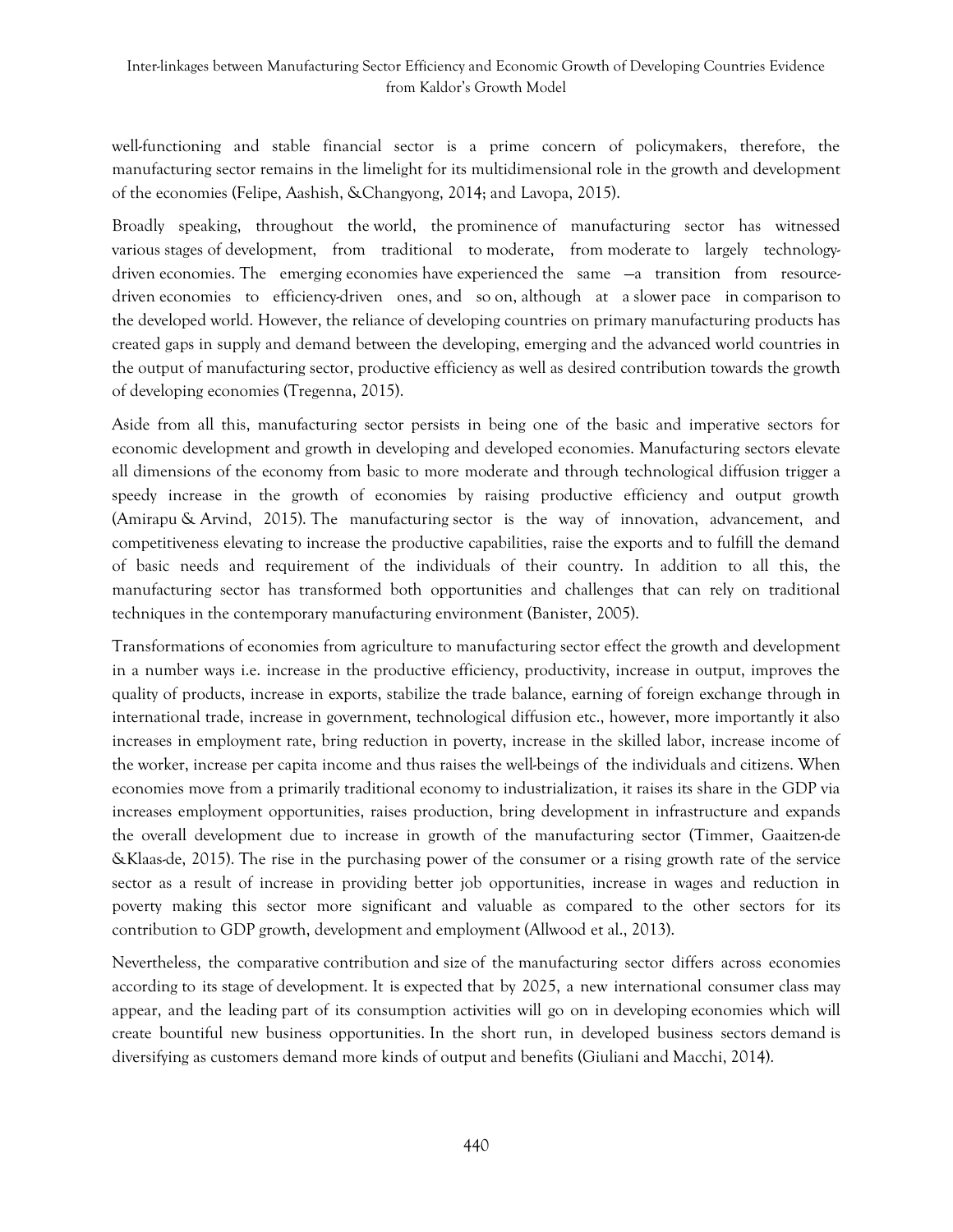## **1.1. Research Objectives**

The main research objectives of this study are

- i. To investigate the role and connection of the manufacturing sector in the growth of developing countries
- ii. To investigate the relevance of Kaldor's growth model for 105 developing economies.

# **2. Literature Review**

The role of the manufacturing sector in driving economic growth and development has been investigated by many researchers. Some have used panel data, others have relied on time series; while many of the researchers used cross-sectional analyses and majority of them were came up with the conclusions that the manufacturing sector plays significant and momentous supportive role in uplifting of an economy, that's why most of the investigator called it as "engine of growth for the economy" (McCausland & Ioannis, 2012; and Kathuria& Natarajan, 2013). By examining the share of the manufacturing sector from value-added production and GDP per capita growth (Szirmai and Verspagen, 2015) have used random and fixed effect models, between effects models and Hausman-Taylor approximations for the asymmetrical panel of 92 economies and concluded that manufacturing sector performs a driving role in economic growth in the low and middle-income countries when adequate and efficient human resources are available.

Necmi (1999) investigated that whether Kaldor's growth model are still useful and considered important for the rapid growth and boom of industrial sector utilizing an instrumental variable empirical technique for the data of 45 developing economies during the time period of 1960- 1994. The results significantly confirmed that Kaldor's growth model pronouncements that "manufacturing sector act as engine of growth" for most of the developing countries. The study of (Tybout, 2000) also found and concluded that the manufacturing sector performed the key role of being a growth engine for developing economies and findings were consistent with the study of (Necmi, 1999). Chakravarty & Mitra (2009) investigated the hypothesis of Kaldor's growth model for India and found the significant role of manufacturing sector in the country's economic development and growth. Moreover (Kathuria & Natrajan, 2013) also examined the Kaldor's theory of the growth engine of manufacturing sector for 15 states of India for the specified time period of 1994-1995 to 2005-2006 and found that manufacturing sector performed the role of a growth engine for India.

Shiferaw and Hailu (2016) and Rodrik (2015) deliberated the motivating nature of the growth of the manufacturing sector and the mechanisms through which countries have effectively transmuted their arrangements to take advantage of this growth engine towards their contribution to GDP and overall development. Both the studies concluded that the manufacturing sector exhibited a rapid real convergence in the productive efficiency of labor and that mobility of labor from less to more productive sectors caused more rapid growth in Asian countries than in other regions.

In short, past literature endorses the concept that the manufacturing sector "acts as an engine of growth" and is that this proves to be especially significant for some economies, particularly for countries with more human capital. This study is going to investigate the hypothesis of Kaldor's growth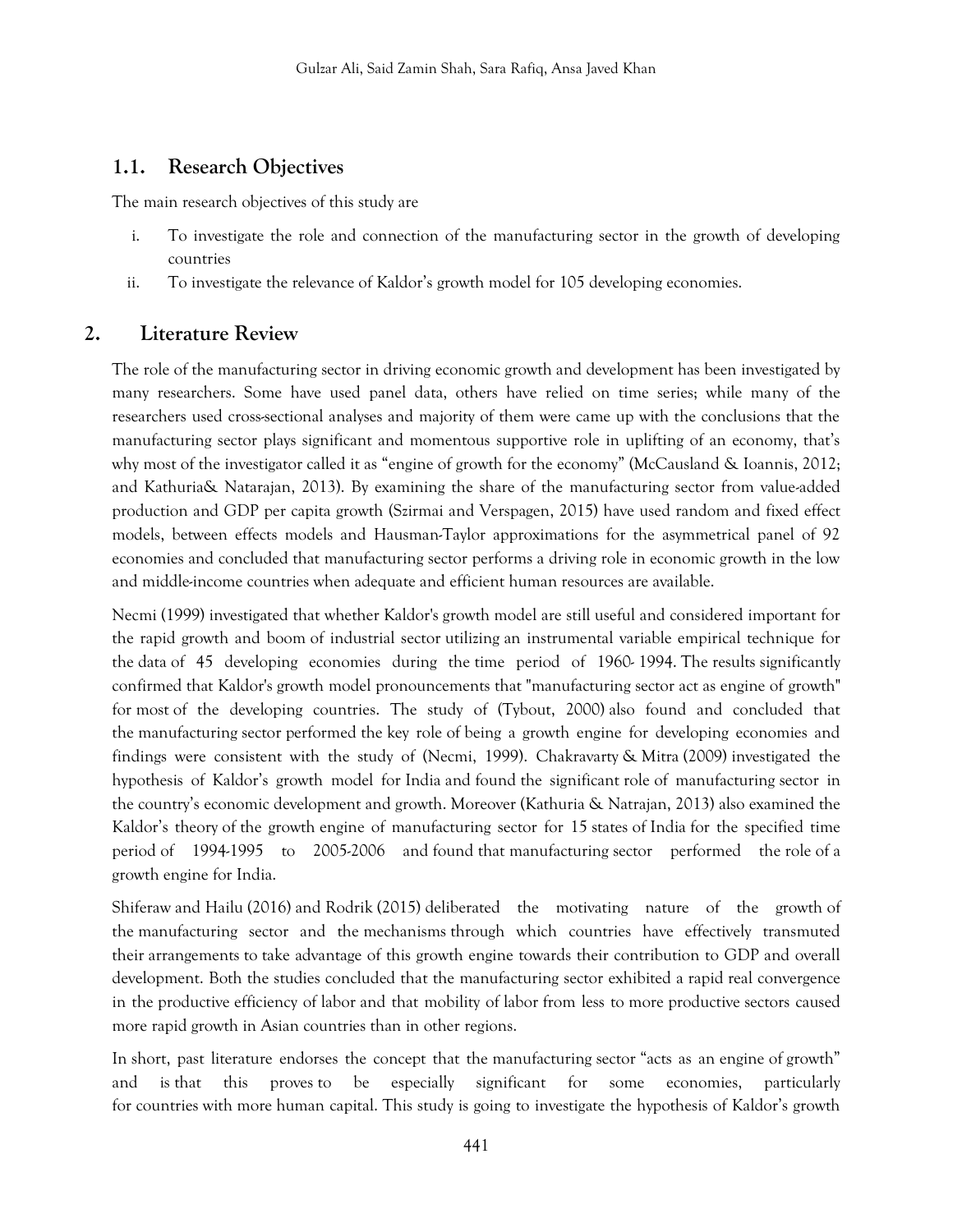model that the manufacturing sector acts as a growth engine by assessing, in particular, the relationship between the productive efficiency of manufacturing sector, technological innovations and growth of 105 developing countries during 2000-2018.

# **3. Methodological Framework**

# **3.1. Theoretical Framework of the Study**

The policy and economic advisors across the globe are analyzing the factors that influence and boost the growth and development of economies. From the emergence of globalization and especially over the last two decades it has been observed that for sustain and rapid growth of economies, endogenous growth especially of the manufacturing sector is quite necessary. In this subsistence the return to scale effect in productive efficiency in manufacturing sector plays an imperative role. Kaldor's growth model is considered as foundational in this regard that highlighted the enactment of increasing return to growth of economies via manufacturing sector (Bosetti, Carraro & Galeotti, 2006; and Felipe, Aashish&Changyong,2014). Kaldor (1967) studied aspects of rapid growth for the developed economies with respect to the growth of the manufacturing sector, industrial revolution and its impact on economic growth. According to (Cantore, Lennon& Clara, 2016) Kaldor's growth model is considered the root of the relationship between economic growth and manufacturing sector growth by increasing output productivity.

Kaldor (1967) examined the performance of the growth of the manufacturing sector of developed economies from 1952 to 1964 and concluded that it acts as a catalyst in the rapid growth of developed economies. Kaldor assumed that output productivity is mainly dependent on productive efficiency of industrial sector, i.e.

$$
Q_i = \alpha_i + \beta_i(Q_{mi})
$$
 (1)

Where "Q<sub>i</sub>" is the output productivity, "Q<sub>m</sub><sup>"</sup> is productive efficiency of manufacturing sector, " $\alpha$ <sub>i</sub>" and " $\beta$ <sub>i</sub>" are the estimators showing the rate of endogenous growth function.

The growth rate of economies, however, depends on the output of manufacturing sector as it also contributes to the non-manufacturing sectors such as primary, tertiary, and other factors of growth (Cantore, 2011; Banjoko, Iwuji&Bagshaw,2012; De-Marchi & Grandinetti, 2013; andLee& Mathews, 2013). Thus, the economic growth of countries depends on both manufacturing and non-manufacturing sectors. But, in in capital intensive countries, the growth rate and contribution of the manufacturing sector is dominant in comparison to less intensive capital economies i.e.;

$$
GDP_i = \sigma_i + \delta_i (m_i \cdot \varphi m_i)
$$
 (2)

"φmi" denotes the non-manufacturing sector output and contribution to growth. Kaldor (1967) viewed that growth in output of the manufacturing sector profoundly depends on the non-manufacturing sector, providing in return raw materials and other essential materials and speeding up the process of manufacturing. So the relationship of the non-manufacturing sector to manufacturing sector is

$$
\varphi m_i = \vartheta_i + \varphi_i \left( m_i \right) \tag{3}
$$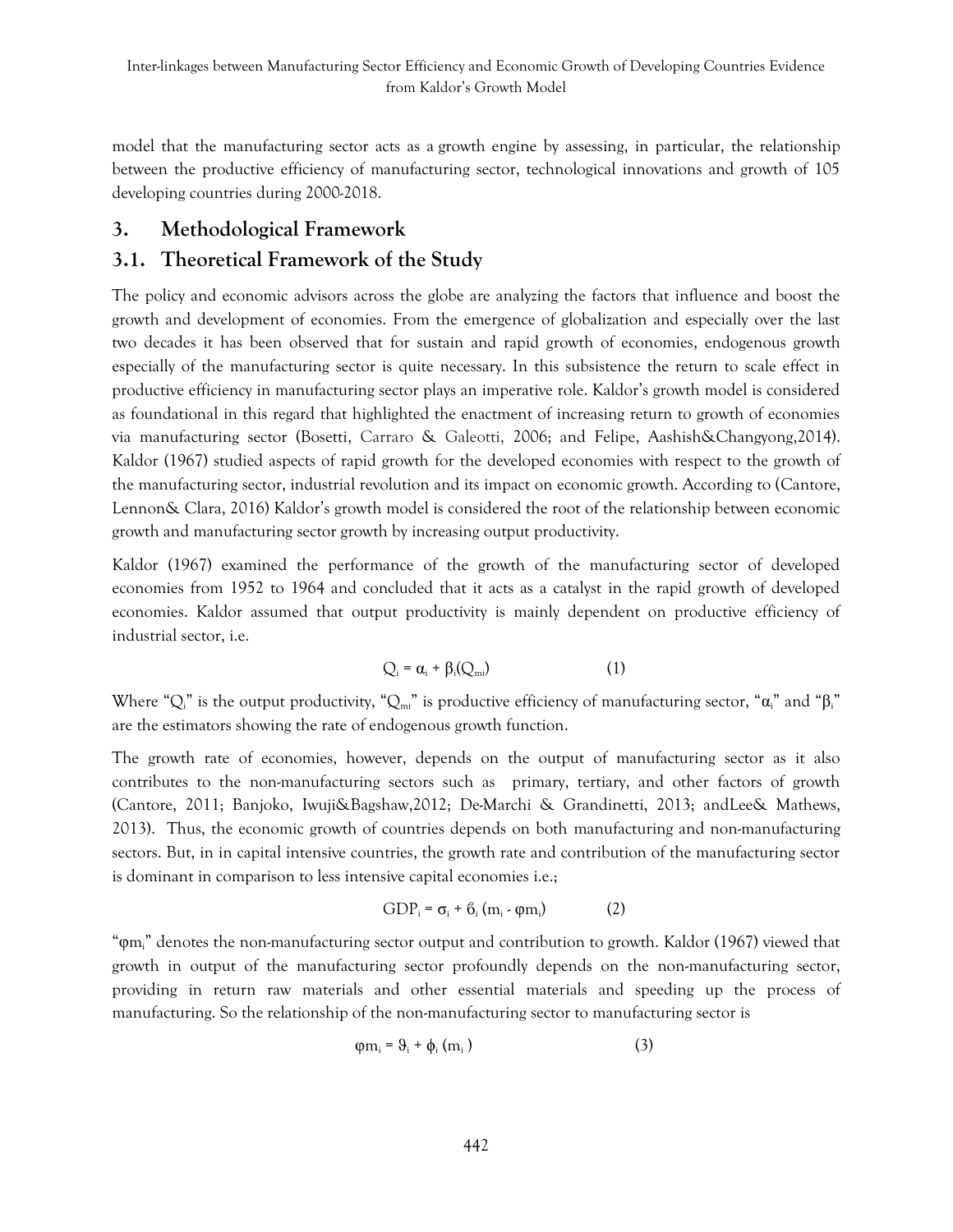Therefore, the availability of capital stock in the manufacturing sector, treated as technological change is added and regressed in Kaldors growth law. With this slight change in the basic theoretical model, Koldar's, equation (2) takes the form

$$
GDP_i = \sigma_i + \delta_i (\beta m_i) + \gamma k_i \tag{4}
$$

In the above equation "GDP<sub>i</sub>" is the economic growth "m<sub>i</sub>" is output growth of the manufacturing sector and "ki" is the capital stock (technological growth).

#### **3.2. Empirical Framework**

Despite of the noteworthy contribution, Kaldor's growth law of the manufacturing sector didn't attracted considerable attention from analysts and economic policymakers initially. But, after a successful investigation of the Kaldor growth model in studies of (Pacheco-Lopez and Thirlwall, 2014; and Marconi et al., 2016) and concluded that Kaldor's model successfully explains both the dynamic and static condition of increasing return to scale that progressively improving the efficiency and productive capacity (output) of manufacturing sector leads to its momentous contribution to growth of economies. Afterward, an overwhelming number of studies have rigorously investigated the same model through various approaches and diverse econometric techniques and come up with the conclusion that Kaldor's growth model is effective for understanding the impact of improvements and efficiency in the output of the manufacturing sector in various economies (Romero and Mccombie, 2016).

This study using pooled data for 105 developing countries from 2000-2018 to empirically investigate and test the hypothesis of Kaldor's growth model, regressing the impact of the productive efficiency of manufacturing sector and technological innovation on the growth of developing countries. For that purpose, the following pooled specification can be regressed followed by equation (4)

$$
GDP_{it} = \beta_0 + \beta_1 m_{it} + \beta_2 k_{it} + \beta_3 z_{it} + \mu_{it}
$$
 (5)

"GDP<sub>i</sub>" represents the growth rate of the study's developing countries, "m<sub>i</sub>" the output growth of the manufacturing sector, "ki" is the capital stock (technological growth) and as there may be chances of heterogeneity these are to dealt with by an instrumental variable "Z" as well as elaborating the time invariant and unobserved effect that mostly affect the capital stock leading to impacts on the growth.

The study applied Pooled OLS, a fixed and random effects model for in depth analysis to examine the Kaldor's growth model. We also empirically investigated the impact of the productive efficiency of manufacturing sector on growth of developing countries. Further, the Generalized Method of Movement (GMM) was applied in order to control the endogeneity problem and to strengthen the analysis and outcome of this study.

# **4. Empirical Analysis, Results & their Interpretation**

For increasing return to scale—whether static or dynamic in the manufacturing sector, the analysis and empirical examination of Kaldor's growth model are more suitable as it explains the interrelation and role of the manufacturing sector in the growth of economies appropriately (Roodman, 2009). The increasing return to productive efficiency of the manufacturing sector leads to an affirmative role in the economic growth of developed, emerging, and developing economies. Thus, proportionately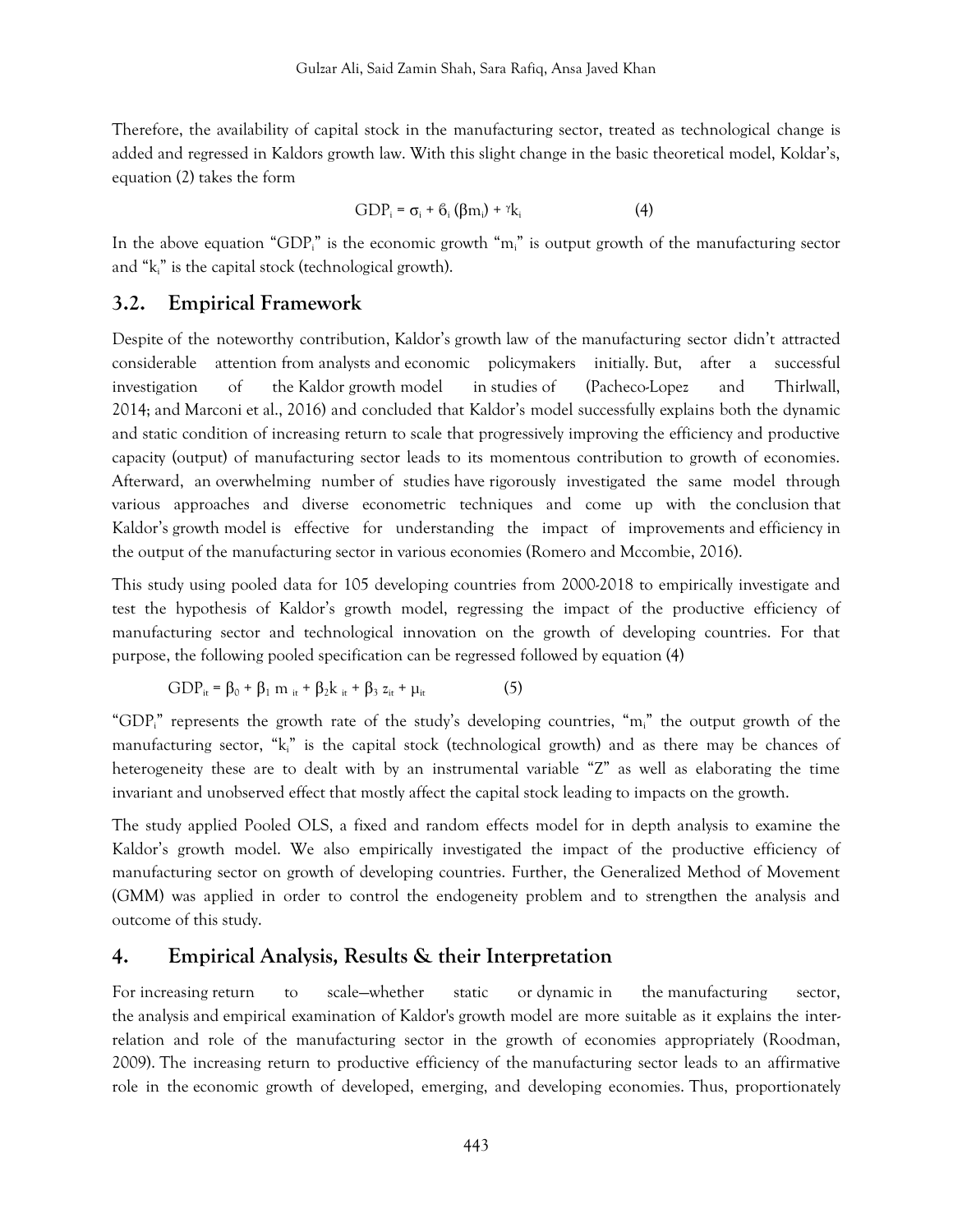increasing output productivity and satisfactory contribution of the manufacturing sector in developing economies enables them to enter and confront the world competitive markets, achieve stability in exchange rates, foreign reserve, increase the efficiency of the domestic and international markets of developing countries, brings sustainability in growth and development, increase exports, stabilize the balance of payments, etc. (Kaloudis, Sandven& Smith, 2005; and Cozza et al., 2012; Ju, Lin & Wang, 2015). That's why growth of manufacturing sector and its contribution to GDP for achieving rapid growth has considered essential especially for developing countries.

Kaldor's growth law has sufficiently explained the paramount importance of manufacturing sector in growth of economies through increasing return to scale both in empirical observation and theoretically. This study has experimentally tested Kaldor's growth model and has carefully examined the possible effect of productive efficiency of the manufacturing sector in the growth of developing economies. The Pooled OLS technique was used for regression analysis of the study to examine the effect of productive efficiency on growth of developing economies. A fixed and Random Effect model was conveniently used for the static and dynamic return to scale effect while GMM used for endogeneity. The availability of capital stock (treated here as innovative technology)—is commonly considered a prerequisite for the productive efficiency of the manufacturing sector. Moreover, the static and dynamic function of production with the property of homogeneity is required for the level of return to scale and hence presume substitutability among manufacturing sector productivity, technological innovations, and the growth of developing countries. However, every so often it may be challenging to distinguish the two methodologies (static and dynamic) empirically. The results of Kaldor's growth model for the potential impact of the productive output of the manufacturing sector and technological innovation on the economic growth of developing countries is given in the table (1) below.

| Variables           | Pooled OLS    |            | <b>Fixed Effect</b> |            | Random Effect |            | GMM Est.      |           |
|---------------------|---------------|------------|---------------------|------------|---------------|------------|---------------|-----------|
|                     | $\beta$ value | t-value    | $\beta$ value       | t-value    | $\beta$ value | t-value    | $\beta$ value | t-value   |
| $\mathbf C$         | 0.372         | 1.526      | 0.324               | 1.257      | 0.273         | 0.958      | 0.173         | 1.437     |
| M                   | 0.593         | $2.963*$   | 0.437               | $2.039***$ | 0.396         | $3.375*$   | 0.567         | $3.173*$  |
| K                   | 0.416         | $3.562*$   | 0.376               | $3.468*$   | 0.423         | $3.653*$   | 0.447         | $3.975*$  |
| Z                   | 0.093         | $1.916***$ | 0.113               | $2.296**$  | 0.074         | $1.852***$ | 0.128         | $2.658**$ |
| $R^2$               | 0.714814      |            | 0.737936            |            | 0.685471      |            | 0.673819      |           |
| Adj. $\mathbb{R}^2$ | 0.695619      |            | 0.721738            |            | 0.669361      |            | 0.656108      |           |

**Table 1. Empirical Results of the Study**

(**\*\*\***), (**\***) & (**\***) shows robust results at 10%, 5% & 1%

Kaldor's growth model was empirically regressed by applying Pooled OLS, Fixed effect, Random Effect, and Generalized Method of Movement (GMM). The Pooled OLS technique was applied to examine the relative impact of the productive efficiency of the manufacturing sector in the growth of developing economies. The fixed effect model was regressed to examine the individual and static effects of a return to scale. The random effect model was used for finding varying trends in the data and for indicating the dynamic effect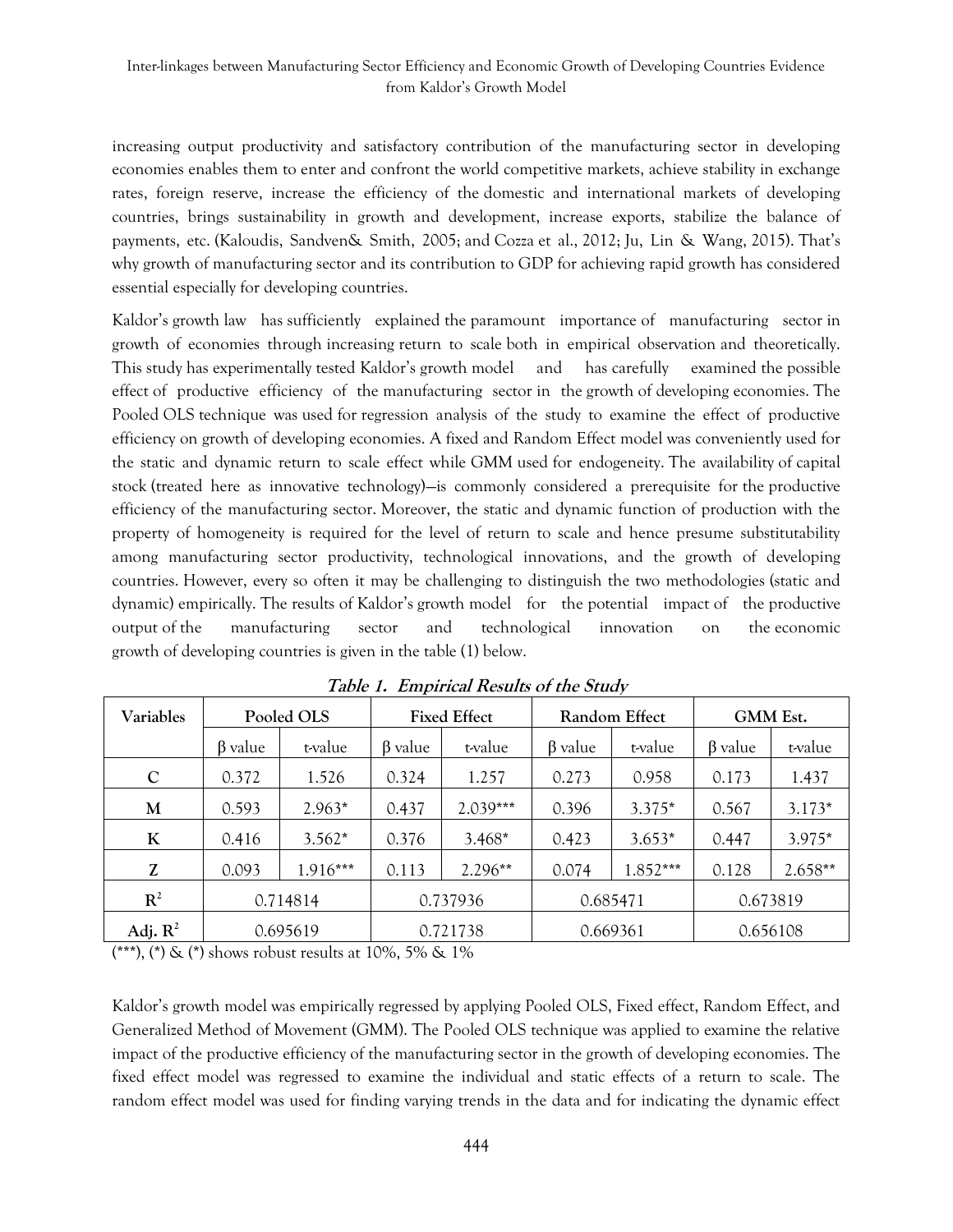of a return to scale. The GMM model was applied to control for the endogeneity problem that seems useful for relative analysis, conditional upon that the consequent composition error  $(Zi = 9i + \eta it)$  that may be associated with the independent variables. The findings of the regression analyses are given in table (1).

The findings of the study given in table 1 show that the productive efficiency of the manufacturing sector had a positive and significant effect on the growth of developing economies during 2000-2018. The outcome of pooled OLS and GMM methods confirms that an increase in the output productivity of the manufacturing sector leads to an affirmative increase of 0.59% in the growth of developing countries. Further, the findings of fixed and random effect models are also positive and significant from their estimator values thus showing an increasing return to scale effect of the growth of the manufacturing sector to the economic growth of developing countries. The findings of this study confirm the applicability of Kaldor's growth law and are consistent with the studies conducted by (Necmi, 1999; Roodman, 2009; Cozza et al., 2012; Pacheco-Lopez and Thirlwall, 2014; Romero and Mccombie, 2016; Cantore,Lennon& Clara,2016; and Marconi et al., 2016).

In Kaldor's growth model, the parameters depend on fixed coefficients such as available capital stock in the manufacturing sector or technology, not on such flexible parameter functions as labor supply (Marconi et al., 2016). That is why in this study labor supply is not included and available capital stock in the manufacturing sector in developing countries is regressed and its effect is found significant in that incorporates that increase in the availability of capital stock treated as technology increases the productive efficiency of the manufacturing sector through increasing returns to scale.

The findings of the study indicate that an increase in technical and capital transformation not only push productive efficiency (output) but also increase the efficiency and contribution of other sectors related to the manufacturing sector, i.e. the agriculture sector that provides raw materials, employment, labor productivity, business cycle, etc. Generally, an increase in the growth rate of the manufacturing sector accelerates the economic growth of economies, however the share of the manufacturing sector in the GDP growth of developing economies is low, and its share of aggregate productivity is less as compared to capital intensive, emerging, and developed economies. Worth mentioning is the output productivity of the manufacturing sector which depends on the product demanded locally, regionally, nationally, and internationally. Kaldor (1967) also concluded that the output growth rate depend on exogenous growth and effectual demand for manufacturing sector production.

From the findings of the study, it is concluded that fundamentally the available capital stock and technological association give obvious proof of increasing returns to scale in production that raises the productive efficiency of the manufacturing sector leading to an encouraging effect on the growth of developing economies. So, the empirical findings and evidence of Kaldor's growth law indicate the existence of a significant and positive relationship between the productive efficiency of the manufacturing sector, technological innovation, and economic growth of developing countries during the period 2000- 2018.

# **4. Conclusion**

Perceptions are that growth of developing economies in the middle of the  $20<sup>th</sup>$  century relied upon the productive efficiency of the manufacturing sector that led to the noteworthy effect and speedy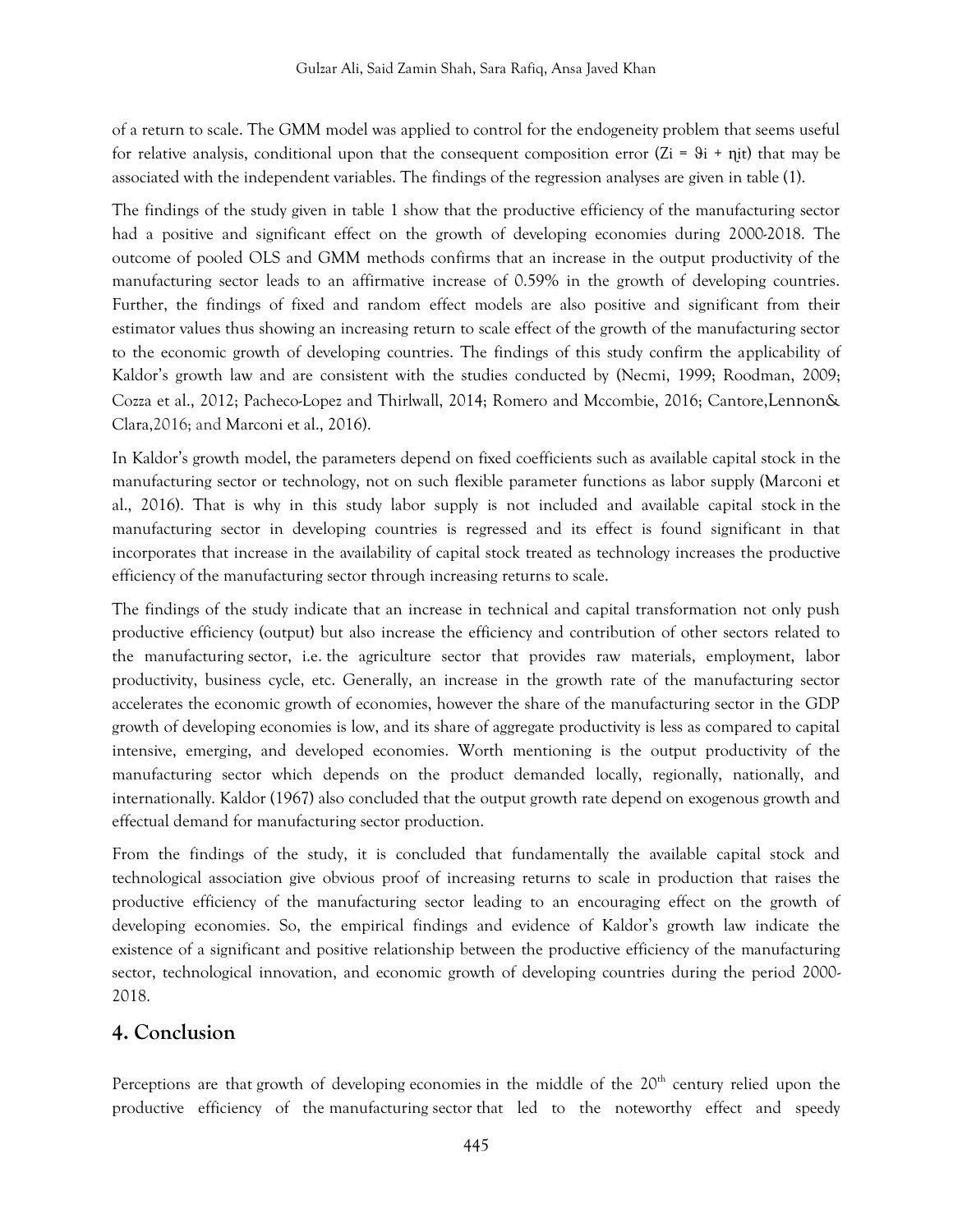rate of growth of many developing entered in to emerging and fast growing economies due to the substantial growth in manufacturing sector i.e. Korea, Hong Kong, Singapore, Taiwan, Malaysia and etc. This study empirically investigated the Kaldor's growth model and examined the relationship between the productive efficiency of the manufacturing sector, technological innovation and economic growth of developing countries. The study found the significant effect of manufacturing sector on growth of the developing economies. Furthermore, technological innovations also had a positive effect on the economic growth of developing countries through raising productivity and to the presence of static and dynamic economies of scale in the manufacturing sector. Thus from the findings it can concluded that this study exhibited the kaldor's growth model as well of affirm the reliability of the basic hypothesis that manufacturing sector plays the role of "an engine of growth".

#### **4.1. Recommendations**

As far as policy recommendations are concerned, this study suggests that

- i. The exports (manufactured goods) of developing countries usually are sub-standard having low quality while competition in the international markets is always high because of the availability of higher quality products. Therefore, developing economies need specialization in order to make their products competitive at local, national, and international levels. Specialization always yields more returns and contribution to growth.
- ii. Since, Kaldor's growth law emphasizes the worth of increasing returns to scale; therefore, the developing countries need a diversion towards increasing returns to scale for bringing productive efficiency into manufacturing sector thereby ensuring more gains from production, output, and in the export sectors.
- iii. Developing countries are essentially required to make domestic policies more friendly and effective to ensure an expansion of productivity of the manufacturing sector.
- iv. Incremental efforts are required to provide skills in the labor pool of developing countries allowing increased use and adaptation to modern technology.
- v. The industrial policy arrangements of developing countries ought to be those that incorporate the rational practices and exercises of foreign investors. Some of major general challenges and difficulties in attracting FDI in the industrial sector are its tough business conditions and environment, corruption, and not applying the rule of law in developing countries needs to be addressed and removed.
- vi. The issue of reliable power sources in developing economies is one of the greatest deterrents for the advancement of the manufacturing sector, and therefore enhancing power generating capacities will be a vital driver of modern development and industrial sector improvement.

# **Acknowledgment**

We are heartdly thankful of Prof. Marcia Hermansen, Loyola University, Chicago for giving the precious time to review this paper and for their valuable comments, editing and removing the grammatical mistakes, that help in improving this research paper.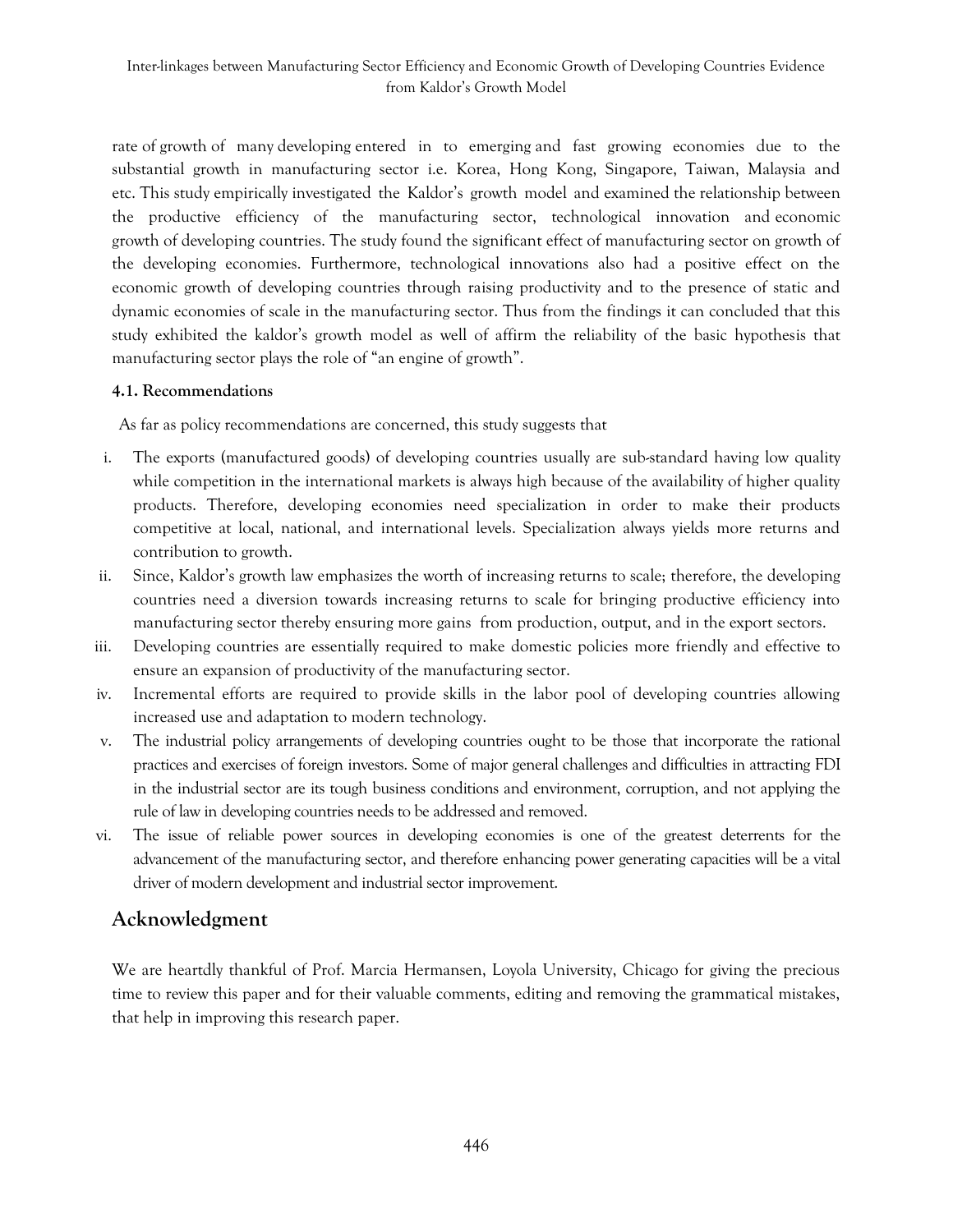## **REFERENCES**

Allwood, J. M., Ashby, M. F., Gutowski, T. G., & Worrell, E. (2013). Material Efficiency: Providing Material Services with Less Material Production. *Philosophical Transactions of the Royal Society, 37(1), 1–15.*

Amirapu, A., & Arvind, S. (2015). Manufacturing or Services? An Indian Illustration of a Development Dilemma.*Center for Global Development Working Paper 409.*

Banister, J. (2005).Manufacturing Employment in China. *Monthly Labor Review, July 2005.*

Banjoko S., Iwuji, I., &Bagshaw, K. (2012). The performance of the Nigerian manufacturing sector: A 52 year analysis of growth and retrogression (1960-2012).*Journal of Asian Business Strategy, 2(8), 171-191.*

Bosetti, V., Carraro, C., &Galeotti, M., (2006).The Dynamics of Carbon and Energy Intensity in a Model of Endogenous Technical Change. *The Energy Journal, 27, Special Issue on Endogenous Technological Change and the Economics of Atmospheric Stabilization, 191–206.*

Cantore N., (2011). Energy Efficiency in Developing Countries for the Manufacturing Sector. *United Nations Industrial Development Organization Working Paper No. 15/2011*

Cantore, N., Lennon, C., & Clara, M. (2016).Fast and Furious: Kaldorian Analysis of Dynamic Sectors. *Inclusive and Sustainable Development Working Paper Series 5/2016*

Chakravarty, S., & Arup, M. (2009). Is Industry Still the Engine of Growth? An Econometric Study of the Organized Sector Employment in India. *Journal of Policy Modelling 31, 22-35.*

Cozza C., Malerba F., Mancusi M., Perani G., &Vezzulli A. (2012).innovation, profitability and growth in medium and high tech industries: evidence from Italy. *Applied Economics, 44, 1963 - 1976.*

De-Marchi, V., &Grandinetti, R., (2013). Knowledge Strategies for Environmental Innovations: The Case of Italian Manufacturing Firms. *Journal of Knowledge Management, 17(4), 569–582.*

Felipe, J., Aashish, M., &Changyong, R. (2014). Manufacturing Matters, but it's the Jobs that Count*. Asian Development Bank (ADB) Working Paper No. 420.*

Gereffi, G. (2015). Global Value Chains and Development*. UNU-MERIT Working Paper No. 2015-047*

Giuliani, E., &Macchi, C. (2014). Multinational Corporations' Economic and Human Rights Impacts on Developing Countries: A Review and Research Agenda. *Cambridge Journal of Economics, 38(2), 479–517.*

Ju, J., Lin J., & Wang Y. (2015). Endowment structures, industrial dynamics and economic growth .*Journal of Monetary Economics, 76, 244-26.*

Kaldor, N. (1967). Strategic Factors in Economic Development. Ithaca: New York State School of Industrial and Labor Relations, Cornell University.

Kaloudis A., Sandven T., & Smith, K. (2005). Structural change, growth and innovation: the roles of medium and low tech industries, 1980 - 2000, in Bender G., Jacobson D., Robertson L. editions, Non research intensive industries in the Knowledge Economy. *Special Edition of the Journal: Perspectives of Economic Political and Social Integration, 11, (1/2), 49 - 73.*